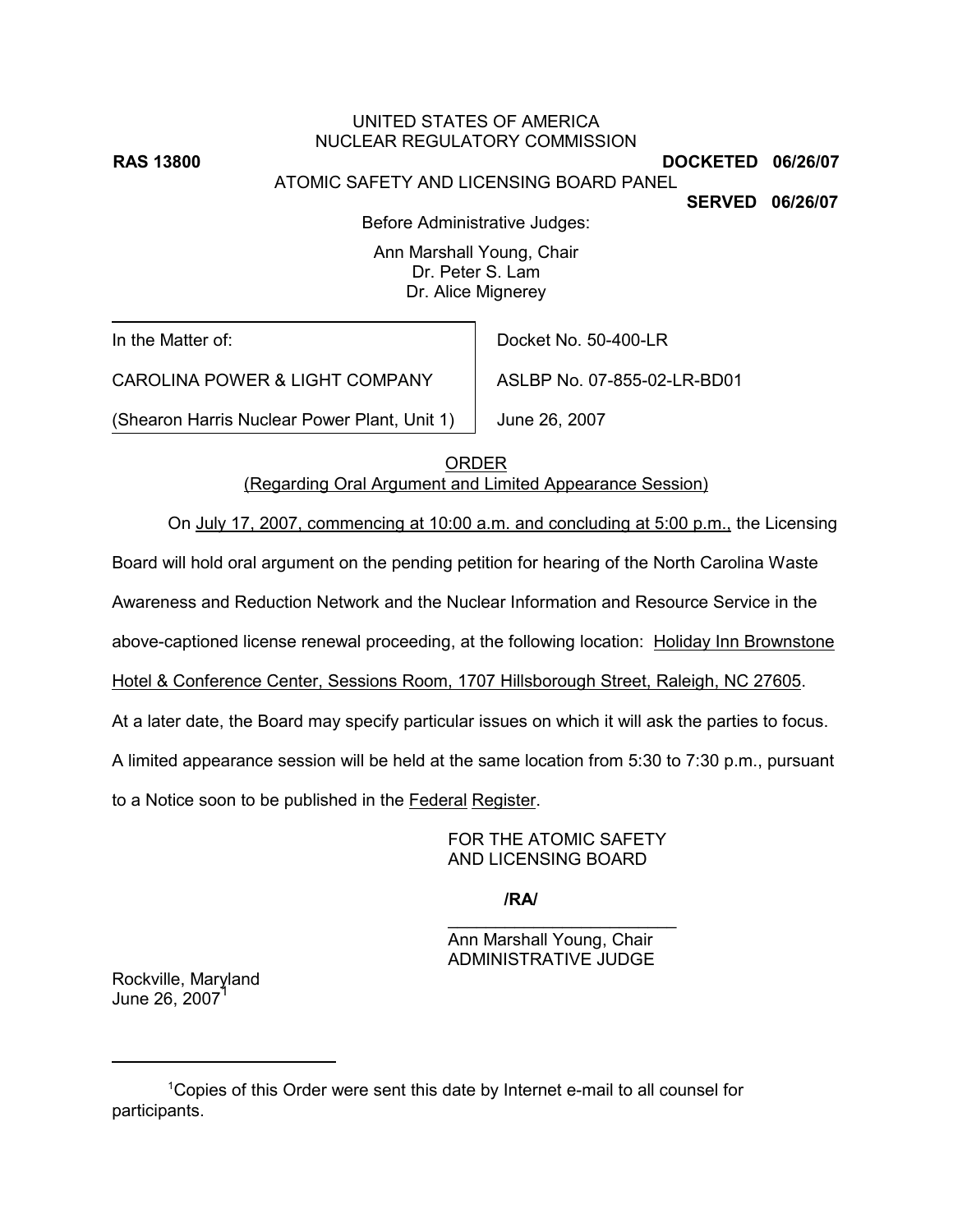## UNITED STATES OF AMERICA NUCLEAR REGULATORY COMMISSION

)

 )  $\overline{\mathcal{E}}$ 

In the Matter of (1)

CAROLINA POWER & LIGHT CO. (a) (b) Docket No. 50-400-LR

(Shearon Harris Nuclear Power Plant, ) Unit  $1$ )

## CERTIFICATE OF SERVICE

I hereby certify that copies of the foregoing LB ORDER (REGARDING ORAL ARGUMENT AND LIMITED APPEARANCE SESSION) have been served upon the following persons by U.S. mail, first class, or through NRC internal distribution.

Office of Commission Appellate **Adjudication** U.S. Nuclear Regulatory Commission Washington, DC 20555-0001

Administrative Judge Ann Marshall Young, Chair Atomic Safety and Licensing Board Panel Mail Stop - T-3 F23 U.S. Nuclear Regulatory Commission Washington, DC 20555-0001

Administrative Judge Peter S. Lam Atomic Safety and Licensing Board Panel Mail Stop - T-3 F23 U.S. Nuclear Regulatory Commission Washington, DC 20555-0001

David E. Roth, Esq. Sherwin E. Turk, Esq. Susan L. Uttal, Esq. Office of the General Counsel Mail Stop - O-15 D21 U.S. Nuclear Regulatory Commission Washington, DC 20555-0001

Administrative Judge Alice Mignerey Atomic Safety and Licensing Board Panel Mail Stop - T-3 F23 U.S. Nuclear Regulatory Commission Washington, DC 20555-0001

John D. Runkle, Esq. Attorney at Law P.O. Box 3793 Chapel Hill, NC 27515